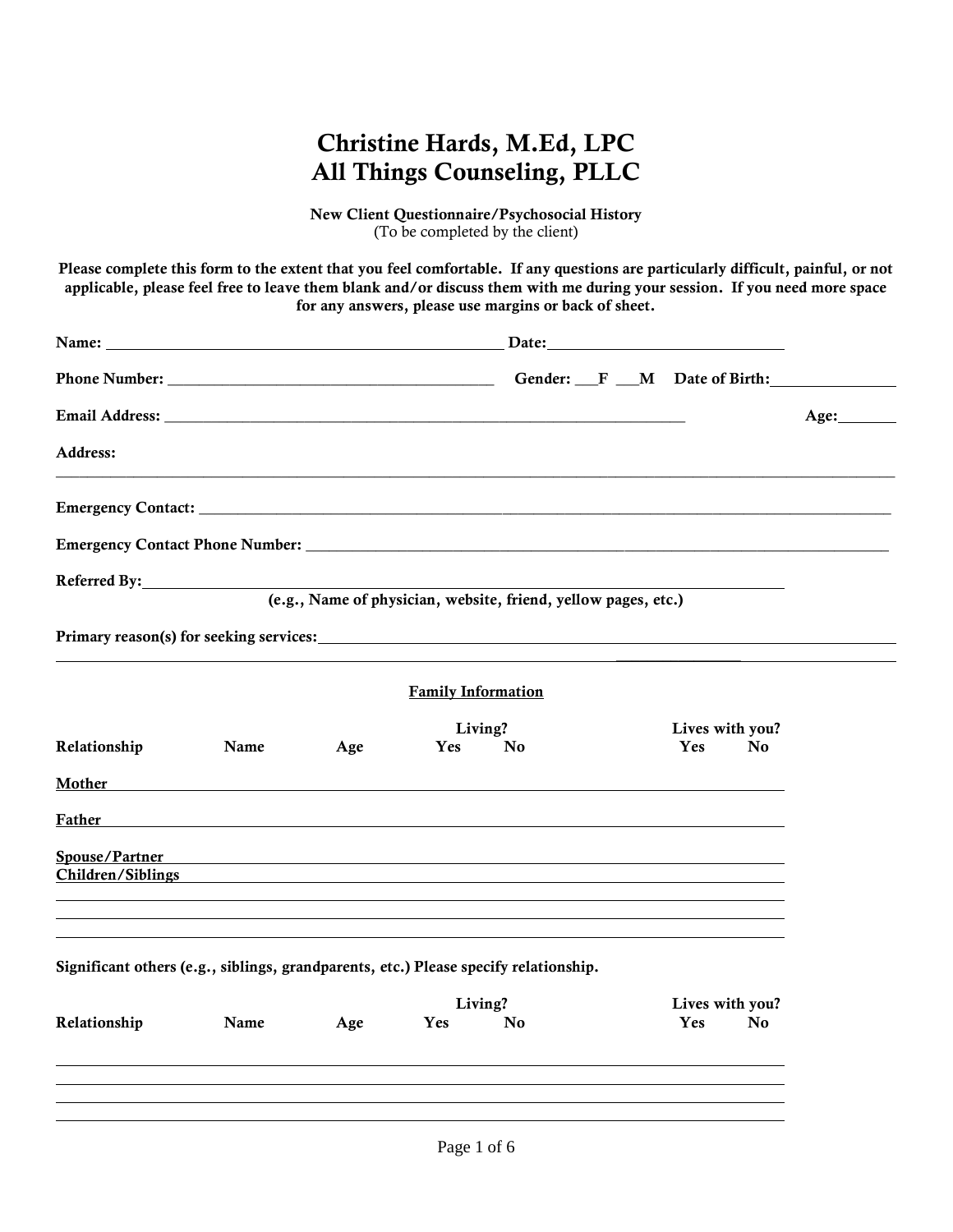| Single<br>Divorced | Married<br>Widowed                      | <b>Current Marital Status: (please circle all that apply)</b><br>Living together<br>Engaged | Committed relationship<br>Separated                                                        |  |
|--------------------|-----------------------------------------|---------------------------------------------------------------------------------------------|--------------------------------------------------------------------------------------------|--|
|                    |                                         |                                                                                             |                                                                                            |  |
|                    |                                         |                                                                                             |                                                                                            |  |
|                    |                                         | Assessment of current relationship (if applicable):                                         |                                                                                            |  |
|                    |                                         | I feel safe in my current living situation: $\Box$ Yes $\Box$ No (please explain)           | ,我们也不会有什么。""我们的人,我们也不会有什么?""我们的人,我们也不会有什么?""我们的人,我们也不会有什么?""我们的人,我们也不会有什么?""我们的人           |  |
|                    |                                         |                                                                                             | I feel safe in my current romantic relationship: $\Box$ Yes $\Box$ No (please explain)     |  |
|                    |                                         |                                                                                             |                                                                                            |  |
|                    | Growing up, I was raised by/lived with: |                                                                                             |                                                                                            |  |
|                    |                                         |                                                                                             |                                                                                            |  |
| My childhood was:  |                                         |                                                                                             |                                                                                            |  |
|                    |                                         |                                                                                             |                                                                                            |  |
|                    |                                         | I usually get along with my parents: TYes TNo because:                                      |                                                                                            |  |
|                    |                                         |                                                                                             |                                                                                            |  |
|                    |                                         | I usually get along with my siblings: [] Yes [] No because:                                 |                                                                                            |  |
|                    |                                         |                                                                                             |                                                                                            |  |
|                    |                                         |                                                                                             | Development                                                                                |  |
|                    |                                         |                                                                                             | Are there any special, unusual, or traumatic circumstances that affected your development? |  |

 $\frac{1}{2}$  ,  $\frac{1}{2}$  ,  $\frac{1}{2}$  ,  $\frac{1}{2}$  ,  $\frac{1}{2}$  ,  $\frac{1}{2}$  ,  $\frac{1}{2}$  ,  $\frac{1}{2}$  ,  $\frac{1}{2}$  ,  $\frac{1}{2}$  ,  $\frac{1}{2}$  ,  $\frac{1}{2}$  ,  $\frac{1}{2}$  ,  $\frac{1}{2}$  ,  $\frac{1}{2}$  ,  $\frac{1}{2}$  ,  $\frac{1}{2}$  ,  $\frac{1}{2}$  ,  $\frac{1$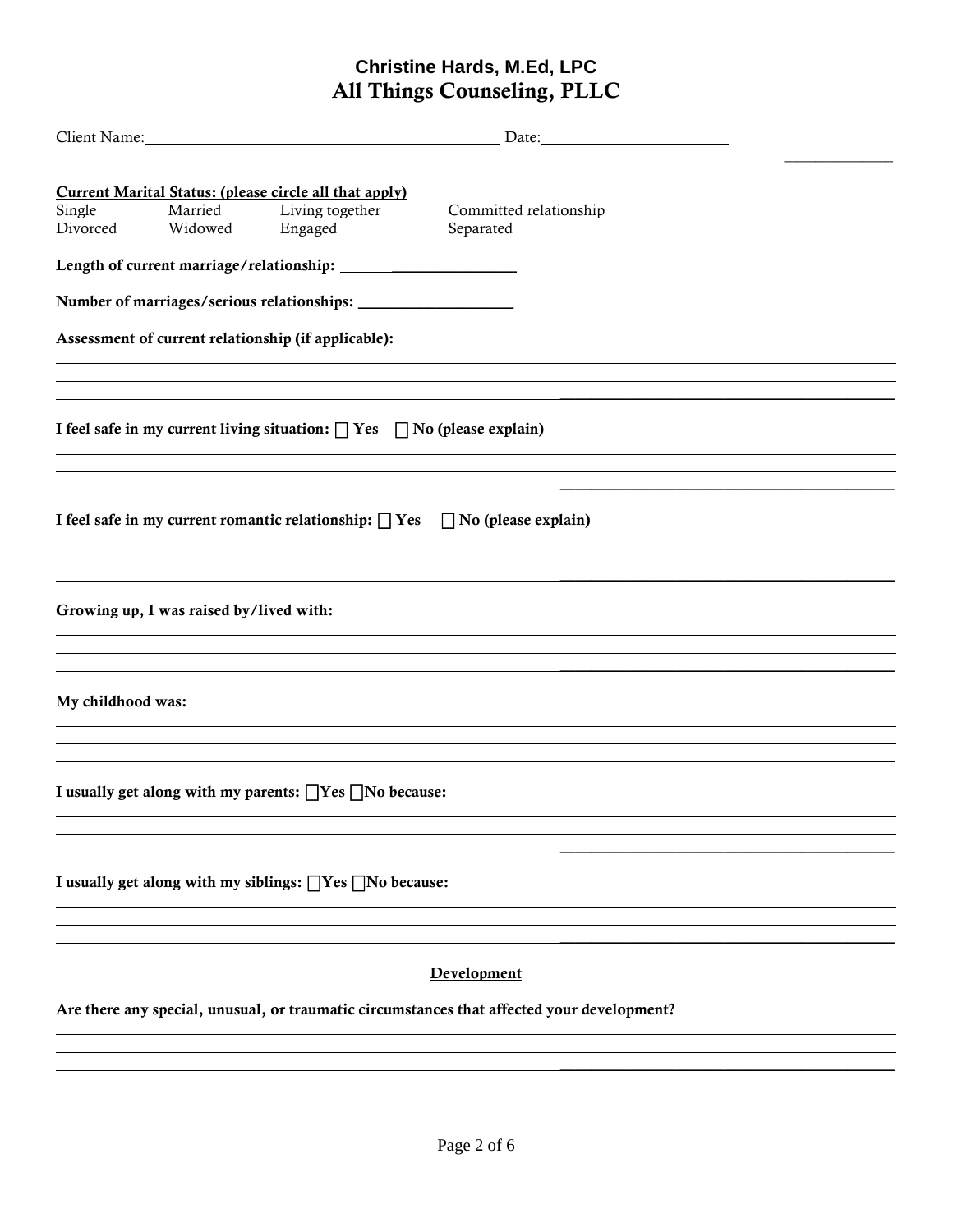| Client Name: Date: Date: Date: Date: Date: Date: Date: Date: Date: Date: Date: Date: Date: Date: Date: Date: Date: Date: Date: Date: Date: Date: Date: Date: Date: Date: Date: Date: Date: Date: Date: Date: Date: Date: Date: |                             |            |                          |
|--------------------------------------------------------------------------------------------------------------------------------------------------------------------------------------------------------------------------------|-----------------------------|------------|--------------------------|
| Type of discipline used in my home when growing up:                                                                                                                                                                            |                             |            |                          |
|                                                                                                                                                                                                                                |                             |            |                          |
| Has there been a history of abuse in your past? $\Box$ Yes                                                                                                                                                                     | $\prod$ No                  |            |                          |
| If yes, which type(s):<br>□Emotional/verbal abuse □Physical □ Sexual □Neglect/Abandonment                                                                                                                                      |                             |            |                          |
| <b>Comments:</b> comments:                                                                                                                                                                                                     |                             |            |                          |
|                                                                                                                                                                                                                                |                             |            |                          |
|                                                                                                                                                                                                                                | <b>Social Relationships</b> |            |                          |
|                                                                                                                                                                                                                                |                             |            |                          |
|                                                                                                                                                                                                                                |                             |            |                          |
|                                                                                                                                                                                                                                |                             |            |                          |
|                                                                                                                                                                                                                                |                             |            |                          |
|                                                                                                                                                                                                                                |                             |            |                          |
|                                                                                                                                                                                                                                |                             |            |                          |
|                                                                                                                                                                                                                                |                             |            |                          |
| Sexual problems or dysfunction: $\Box$ Yes<br>If yes, describe:                                                                                                                                                                | $\Box$ No                   |            |                          |
|                                                                                                                                                                                                                                | Cultural/Ethnic             |            |                          |
| With which cultural, racial, or ethnic groups do you identify?                                                                                                                                                                 |                             |            |                          |
| Are you experiencing any concerns related to cultural, racial, or ethnic issues? No                                                                                                                                            |                             | $\Box$ Yes | If yes, please describe: |
|                                                                                                                                                                                                                                |                             |            |                          |
| Other pertinent cultural/racial/ethnic information:                                                                                                                                                                            |                             |            |                          |
|                                                                                                                                                                                                                                |                             |            |                          |
| Religious/Spiritual Affiliation:                                                                                                                                                                                               |                             |            |                          |
|                                                                                                                                                                                                                                |                             |            |                          |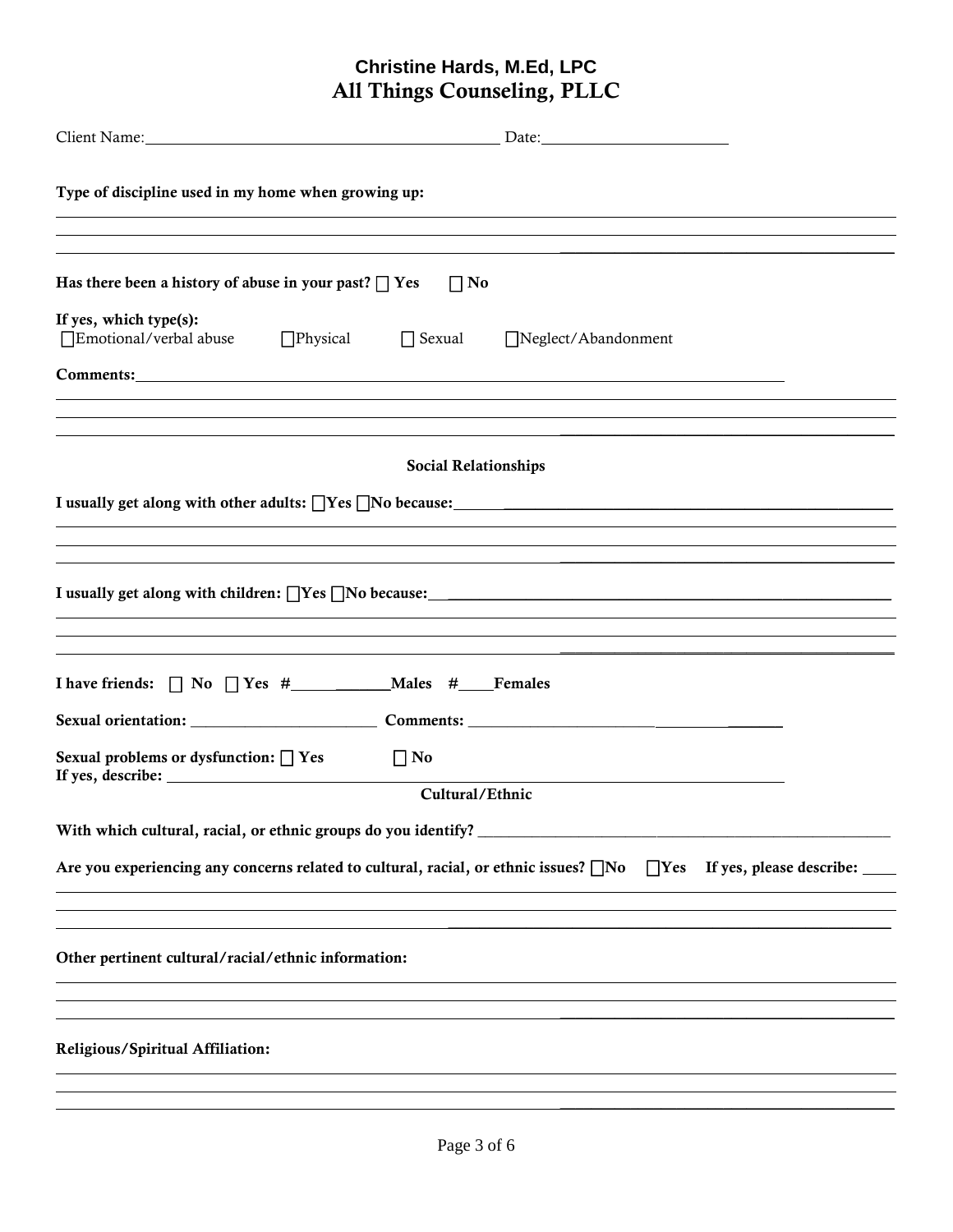| Client Name: Name and Solid Client Name and Solid Client Name and Solid Client Name and Solid Client Name and Solid Client Control Client Control Client Control Client Control Client Control Client Control Client Control C<br>Date: 2008 |  |
|----------------------------------------------------------------------------------------------------------------------------------------------------------------------------------------------------------------------------------------------|--|
| Would you like your spiritual/religious beliefs incorporated into therapy? $\Box$ Yes $\Box$ No<br>If yes, please describe:                                                                                                                  |  |
| Legal                                                                                                                                                                                                                                        |  |
| I have been involved with the legal system: $\Box$ No $\Box$ Yes Describe:                                                                                                                                                                   |  |
| <b>Education/Employment</b>                                                                                                                                                                                                                  |  |
| Highest level of education completed (including school name and diploma/degree):                                                                                                                                                             |  |
| Currently enrolled as a student? $\Box$ No $\Box$ Yes                                                                                                                                                                                        |  |
| $Current \text{ employer: } \square N/A$                                                                                                                                                                                                     |  |
|                                                                                                                                                                                                                                              |  |
|                                                                                                                                                                                                                                              |  |
| Military experience (i.e., branch, rank, type of discharge, combat experience, etc.): $\Box N/A$                                                                                                                                             |  |
| Medical/Physical Health                                                                                                                                                                                                                      |  |
| I have the following medical problems:                                                                                                                                                                                                       |  |
|                                                                                                                                                                                                                                              |  |
| List all current medical issues and past accidents/surgeries/medical issues that may still affect you presently.                                                                                                                             |  |
| I take the following prescription or over the counter medications including vitamins/supplements/herbs:<br>Name of medicine<br>Reason                                                                                                        |  |

Use additional space at bottom/back of this page if needed.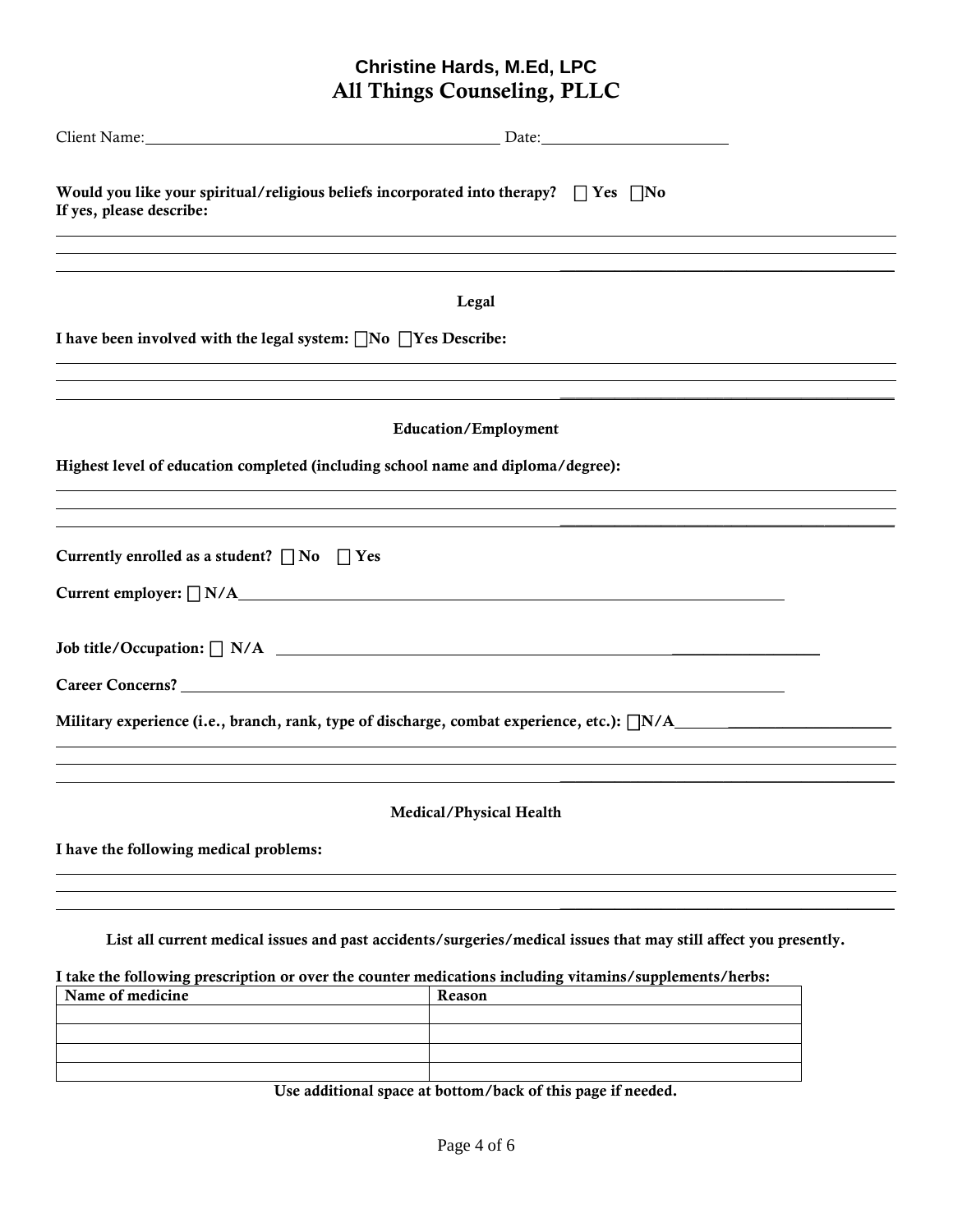Client Name: Date: Date:

 $\overline{\phantom{a}}$  , where  $\overline{\phantom{a}}$  , where  $\overline{\phantom{a}}$  ,  $\overline{\phantom{a}}$  ,  $\overline{\phantom{a}}$  ,  $\overline{\phantom{a}}$  ,  $\overline{\phantom{a}}$  ,  $\overline{\phantom{a}}$  ,  $\overline{\phantom{a}}$  ,  $\overline{\phantom{a}}$  ,  $\overline{\phantom{a}}$  ,  $\overline{\phantom{a}}$  ,  $\overline{\phantom{a}}$  ,  $\overline{\phantom{a}}$  ,  $\overline{\phantom{a}}$  ,

 $\overline{\phantom{a}}$  , where  $\overline{\phantom{a}}$  , where  $\overline{\phantom{a}}$  ,  $\overline{\phantom{a}}$  ,  $\overline{\phantom{a}}$  ,  $\overline{\phantom{a}}$  ,  $\overline{\phantom{a}}$  ,  $\overline{\phantom{a}}$  ,  $\overline{\phantom{a}}$  ,  $\overline{\phantom{a}}$  ,  $\overline{\phantom{a}}$  ,  $\overline{\phantom{a}}$  ,  $\overline{\phantom{a}}$  ,  $\overline{\phantom{a}}$  ,  $\overline{\phantom{a}}$  ,

 $\mathcal{L}_\text{max} = \frac{1}{2} \sum_{i=1}^n \mathcal{L}_\text{max}(\mathbf{z}_i - \mathbf{z}_i)$ 

 $\mathcal{L}_\text{max} = \mathcal{L}_\text{max} = \mathcal{L}_\text{max} = \mathcal{L}_\text{max} = \mathcal{L}_\text{max} = \mathcal{L}_\text{max} = \mathcal{L}_\text{max} = \mathcal{L}_\text{max} = \mathcal{L}_\text{max} = \mathcal{L}_\text{max} = \mathcal{L}_\text{max} = \mathcal{L}_\text{max} = \mathcal{L}_\text{max} = \mathcal{L}_\text{max} = \mathcal{L}_\text{max} = \mathcal{L}_\text{max} = \mathcal{L}_\text{max} = \mathcal{L}_\text{max} = \mathcal{$ 

 $\mathcal{L}_\text{max} = \mathcal{L}_\text{max} = \mathcal{L}_\text{max} = \mathcal{L}_\text{max} = \mathcal{L}_\text{max} = \mathcal{L}_\text{max} = \mathcal{L}_\text{max} = \mathcal{L}_\text{max} = \mathcal{L}_\text{max} = \mathcal{L}_\text{max} = \mathcal{L}_\text{max} = \mathcal{L}_\text{max} = \mathcal{L}_\text{max} = \mathcal{L}_\text{max} = \mathcal{L}_\text{max} = \mathcal{L}_\text{max} = \mathcal{L}_\text{max} = \mathcal{L}_\text{max} = \mathcal{$ 

Please describe any recent changes in sleep, eating, behavior, weight, disposition, or energy level:

List any concerns you may have about your sleep and/or eating habits:

#### Chemical Use History

I have used the following types of alcohol/illegal substances: put a \* by your drug of choice

| Name of drug | Age of first use | Amount/Frequency | Date of last use |
|--------------|------------------|------------------|------------------|
|              |                  |                  |                  |
|              |                  |                  |                  |
|              |                  |                  |                  |
|              |                  |                  |                  |
|              |                  |                  |                  |
|              |                  |                  |                  |

Are you or someone you love concerned about your use of alcohol or drugs?  $\Box$  Yes  $\Box$  No

Have you ever sought help (inpatient treatment or 12 step program) for substance abuse or addiction? ⎕ Yes ⎕ No If yes, please describe:

Please list any family history of drug or alcohol abuse:

#### Counseling/Prior Treatment History

<u> 1989 - Johann Stoff, amerikansk politiker (d. 1989)</u>

 $\mathcal{L}_\mathcal{L} = \mathcal{L}_\mathcal{L} = \mathcal{L}_\mathcal{L} = \mathcal{L}_\mathcal{L} = \mathcal{L}_\mathcal{L} = \mathcal{L}_\mathcal{L} = \mathcal{L}_\mathcal{L} = \mathcal{L}_\mathcal{L} = \mathcal{L}_\mathcal{L} = \mathcal{L}_\mathcal{L} = \mathcal{L}_\mathcal{L} = \mathcal{L}_\mathcal{L} = \mathcal{L}_\mathcal{L} = \mathcal{L}_\mathcal{L} = \mathcal{L}_\mathcal{L} = \mathcal{L}_\mathcal{L} = \mathcal{L}_\mathcal{L}$ 

I have cut, burned, scratched, or hurt myself before:  $\Box$ No  $\Box$  Yes If yes, please explain:

I have attempted suicide before:  $\Box$  No  $\Box$  Yes If yes, please explain: